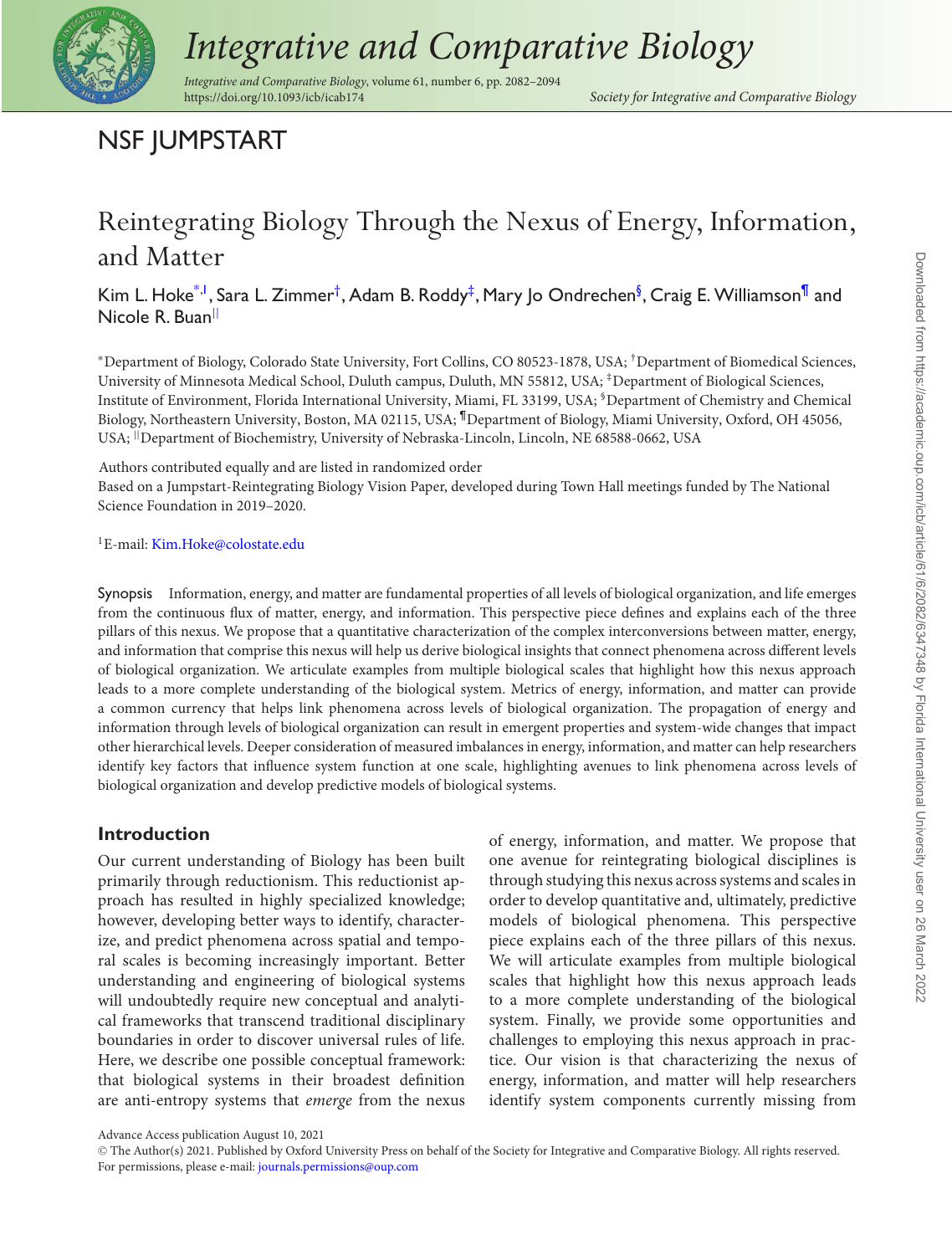biological studies and thereby reshape our experiments and interpretations.

### **How do energy, information, and matter interact to produce outcomes in biological systems?**

Information, energy, and matter are fundamental properties of all levels of biological organization [\(Schroedinger 1944;](#page-11-0) [Prigogine 1967;](#page-11-1) Beck and Schlögl 1993; [Murphy and O'Neill 1997;](#page-10-0) [Smith 1999,](#page-11-3) [2000;](#page-12-0) [Brewer and Smith 2011\)](#page-10-1), and life emerges from the continuous fluxes of matter, energy, and information. We use the term energy to refer to a property of physical or chemical resources that enables work to support life functions such as moving, feeding, reproducing, and growing. The practical definition of information for the biological sciences that we use here is anything that has the potential to reduce uncertainty for a biological entity (e.g., DNA, RNA, communication signals between cells or organisms, and presence or absence of participants in a community). This definition of information is based primarily in information theory and is necessarily broad because of our focus on a diversity of biological systems (i.e., from atomic to ecological). However, different types of information may be more relevant to certain biological questions (summarized recently by [O'Connor et al. 2019\)](#page-11-4). We propose that a quantitative characterization of the complex interconversions between matter, energy, and information that constitute this nexus will help us derive biological insights that connect phenomena across different levels of biological organization and that could improve our ability to predict responses of biological systems to disturbance.

Matter can be quantified as mass, making it relatively straightforward to relate across levels of biological organization. Although experimentally determining mass may be technically challenging, particularly at the molecular or ecosystem scales, the same units apply across scales. However, the form that matter takes will have a dramatic impact on both energy and information. For example, biological units with the same mass may differ in elemental composition, molecular complement, cell number or cell size, organ sizes, or species composition. Determining which mass components or forms are most relevant for information and energy flow is essential to formulating a predictive theory of the energy–information–matter nexus.

Energy can be quantified at all levels of biological organization as well. For example, at the molecular scale, chemical reactions such as ATP hydrolysis can release energy, such that production or breakdown of ATP or other molecules are common measures of energetic flux. At the cellular, tissue, or organismal levels, energy use is typically estimated by measuring respiration rate. At the ecosystem scale, energy is quantified by using energy balance equations to estimate radiation inputs and outputs and storage of energy in biomass (e.g., photosynthetic carbon fixation) and its mobilization and transformation as it moves through an ecosystem (e.g., [Kooijman 2010\)](#page-10-2). Radiative balance regulates heat exchange and temperature, both of which are crucial in determining critical biological processes ranging from metabolism to survival and reproduction. Quantifying energy necessarily depends on measuring energy *change*, and experimental techniques often measure only a subset of the energetic flux, challenging a complete consideration of energy conversion.

Information can also be quantified, in principle, at all levels of biological organization. Entropy is a measure of uncertainty in a system  $(Box 1)$ , and information is negatively related to uncertainty in a quantifiable way. The field of information theory, first developed by Claude [Shannon \(1948\)](#page-11-5), measures information as statistical entropy and provides well-defined methods for quantifying information. The term "entropy" is used both in information theory and in thermodynamics, and entropy in these two cases does not represent equivalent concepts [\(Wicken 1987;](#page-12-1) [Box 1\)](#page-2-0). Because biological systems are composed of structural units (e.g., atoms, molecules, cells, and organisms), information is inherent to the structure of the biological system; this *syntactic* information results from the nonrandomness of biological systems in time and space [\(O'Connor et al. 2019\)](#page-11-4). To the extent that biological systems are ordered and in disequilibrium with their surroundings, they require energy to overcome the natural tendency of physical systems to move towards increasing entropy. Information theoretic approaches have been applied across scales, from the molecular scale (e.g., in the genetic code; [Vetsigian et al. 2006\)](#page-12-2) to the ecological scale (e.g., to quantify species diversity using Shannon's Diversity Index and Maximum Entropy methods [\(Barnes et al. 1998;](#page-10-3) Spellerberg and Fedor 2003; [Haegeman and Etienne 2010\). Information](#page-12-3) theory is a central tenet both of sensory neuroscience and of signal detection theory in psychology and animal behavior, and has recently been applied to biochemical and social networks. However, despite the formal statistical definition and its demonstrated application to quantifying information, actually measuring information in biological contexts is quite difficult. One reason is that biological systems include different types of information, and the unification of these [types of information remains challenging \(O'Connor](#page-11-4) et al. 2019). While syntactic information describes the nonrandom spatiotemporal structure in a system,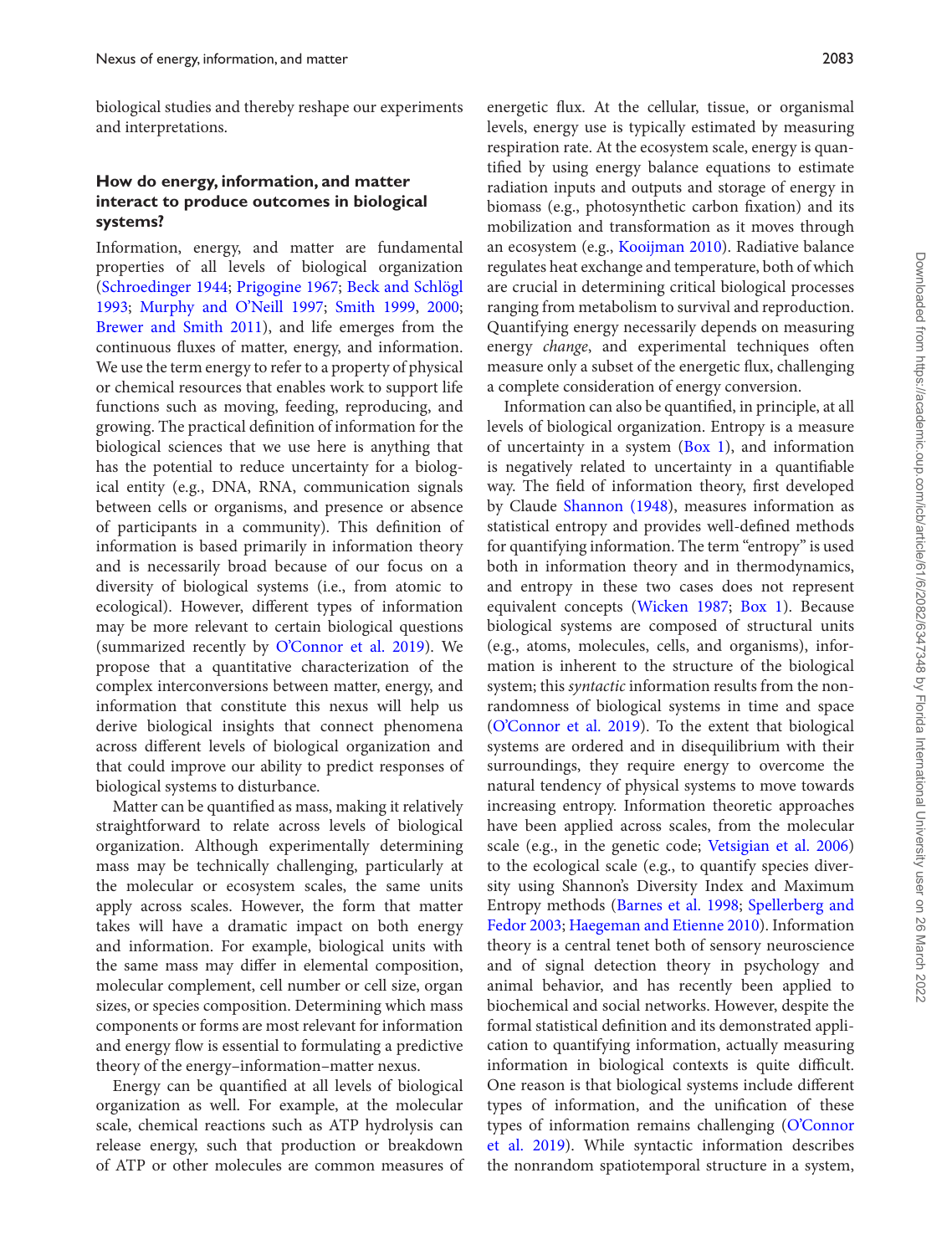*semiotic* information refers to what signals (e.g., between cells or between organisms) or sensory cues from the environment represent about the state of the system [\(O'Connor et al. 2019;](#page-11-4) see also *structural* and *dynamic* information; [Morowitz 1968\)](#page-11-6). The distinction between these types of information is useful because different subfields of biology may use the same term (i.e., "information") to describe vastly different concepts. As our case studies below illustrate, information within a molecule, cell, or ecosystem can take multiple forms, so a comprehensive accounting of information requires a deep understanding of the biology. Moreover, biological systems do not process and act upon all available information, such that quantifying information content using information theory may overestimate the amount of information that is biologically relevant.

#### <span id="page-2-0"></span>**Box 1**

We outline here fundamental physical principles that demonstrate some of the different ways that information, energy, and matter can be mathematically conceptualized and related quantitatively. We note that these equations are not directly applied to most biological empirical studies, in that few biologists fully account for energy and information flow. We introduce these equations and relationships to illustrate the mathematical underpinning of the nexus and to clarify physics terminology that is foundational to the framework proposed here.

The thermodynamic entropy S of a system with N possible microstates (i) is given by:

$$
S = -k \sum_{i}^{N} P_i \cdot \ln P_i, \qquad (1)
$$

where  $P_i$  denotes the probability that the system is in microstate *i*, and *k* represents the Boltzmann's constant. Thermodynamic entropy of the system represents the uncertainty about which microstate the system occupies. Empirical measurements can reveal the system macrostate, but each macrostate has multiple possible microstates that are indistinguishable to experimenters (see [Wicken \(1987\)](#page-12-1) for additional discussion of unique features of thermodynamic entropy).

Similarly, the Shannon entropy (designated "H(SE)" for clarity) is defined as:

$$
H(SE) = -\sum_{i}^{N} P_i \cdot \log P_i, \qquad (2)
$$

where  $P_i$  is the probability of occurrence of state  $i$ given the N possible states of the system. H(SE) is a measure of the information content of an observed *event*, which in a biological context could refer to an

experiment, population, or signal. Shannon entropy differs from thermodynamic entropy in the constant *k* and the base of the logarithm, which typically would be two for a binary system or four in the case of DNA, representing the four nucleotides. Moreover, Shannon entropy calculations vary depending on the choice of the possible set of states to which the observed state is compared (see [Wicken \(1987\)](#page-12-1) for extensive comparison between thermodynamic entropy and Shannon entropy). The set of *reference states* for this calculation represent those considered possible before the event is observed. For example, prior knowledge might reduce the set of possible states of the system under consideration, hence altering the measure of H(SE) for a particular event.

To further explore Shannon entropy, we consider the information in a DNA molecule. For one nucleotide, there are four possible states: A, C, G, or T. For a strand with two nucleotides, there are 16 possible states (AA, AC, AG, AT, CA, CC, CG, CT, GA, GC, GG, GT, TA, TC, TG, and TT) because the information in DNA depends on order. A strand with three nucleotides has 64 possible states. The Shannon entropy, like the thermodynamic entropy, depends on the size of the system; entropy is higher for DNA strands with more nucleotides, as the system contains more possible states. Note that both S and  $H(SE)$  are maximized at a value of  $log(N)$  when all of the N system (micro)states have equal probability  $(P<sub>i</sub> = 1/N)$ . DNA sequences within conserved protein coding genes thus have lower entropy than maximal, as all arrangements of nucleotides are not equally likely. Both S and H(SE) are zero for the case where one (micro)state j has probability  $P_i = 1$  and all other (micro)states have zero probability  $P_i = 0$  for i  $\neq$ j. The event or outcome from the vantage point of information theory contains zero information. For example, if you know the genome sequence of a person, the sequence of their monozygotic twin has very low entropy (only non-zero because of somatic mutations). The Shannon entropy thus is linked to the amount of uncertainty or surprise in an experimental outcome or observation. We note that despite the generally negative relationship between entropy and information, a variety of equations relating information and entropy apply, reflecting the diversity of uses [of the word "information" \(e.g.,](#page-10-5) [Morowitz 1968;](#page-11-6) Xu and Jiang 2010).

A higher-order probabilistic representation of a biological system can be described that theoretically relates the entropy and energy of the system. Reducing thermodynamic entropy *S* costs free energy:

$$
\Delta G = \Delta H - T \Delta S, \tag{3}
$$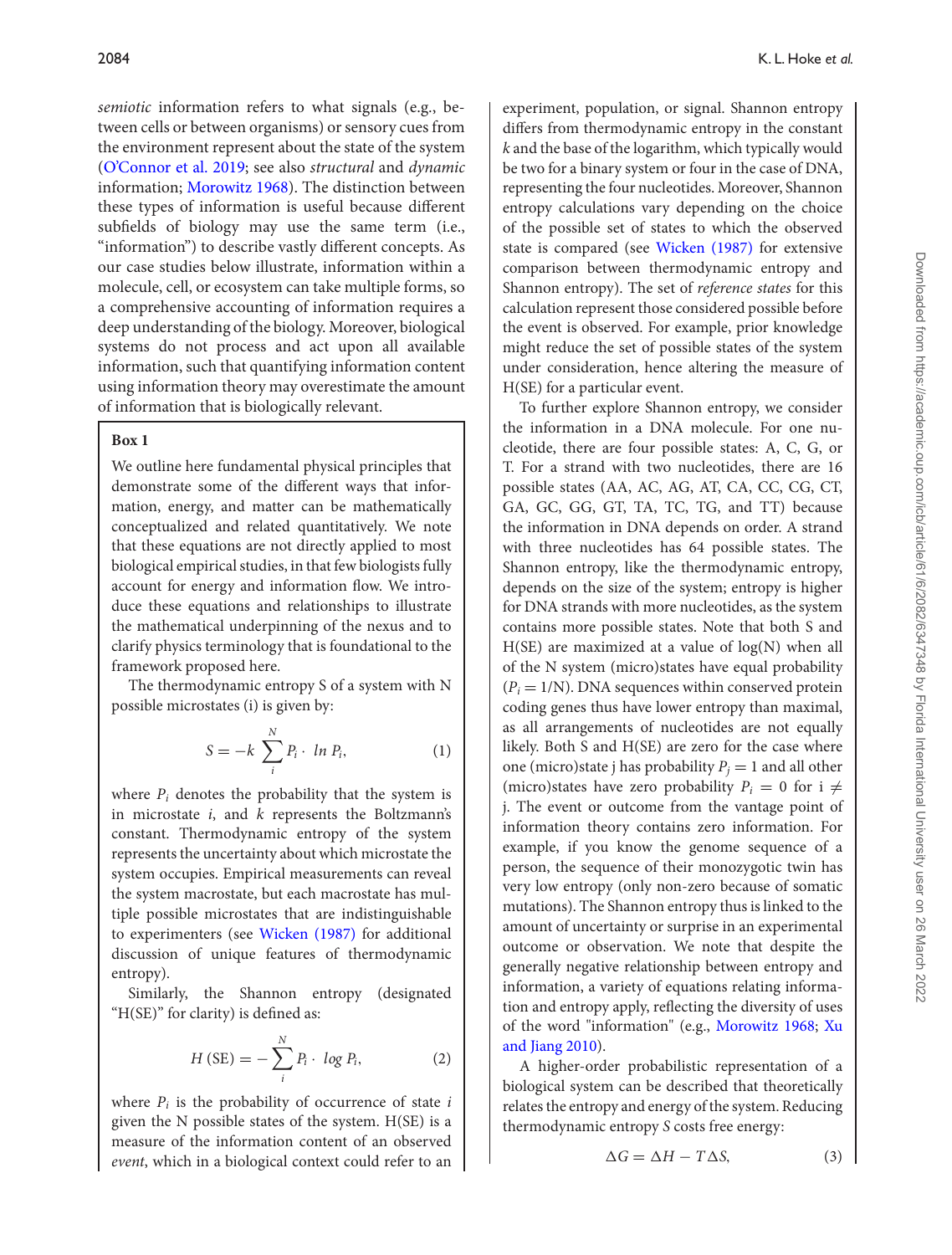where *G* is the Gibbs free energy, *H* is the enthalpy, and *T* is the Kelvin temperature.

A derivation of the Gibbs equation that is useful in biological systems on a small scale is:

$$
\Delta G = -nFE^0,\tag{4}
$$

where the change in Gibbs free energy is related to the number of electrons *n*, the Faraday constant *F*, and the electrical potential of the cell *E*◦, which can be interpreted as any electron donor/acceptor pair.

Many equations relate energy and matter (e.g., [Kooijman 2010](#page-10-2) at organismal–ecological scales), as interconversions between energy and matter are a widely studied part of the Energy–Information– Matter nexus in some fields. Small biological scales permit the adaptation of Einstein's Theory of Relativity to biology:

$$
E = mc^2,\t\t(5)
$$

where *E* is the total energy of the system, *m* is the mass of the system, and *c*is the speed of light. The Theory of Relativity has been used to estimate the energy needed for electrical conductance, or rates of proton or carbon [tunneling in biochemical catalysis \(e.g.,](#page-10-6) Kohen and Klinman 1999; [Chowdhury and Banerjee 2000](#page-10-7)[;](#page-11-7) Reece et al. 2006).

These physical laws have been directly applied to few biological systems. Even the examples of biological nexuses we discuss in this paper have mathematical formulations that describe only a subset of the nexus. Comprehensive application of physical laws to biological questions is most feasible at submicrometer scale (often in dilute aqueous buffers), under special cases (e.g., sealed anaerobic microbial cultures), or at very short timescales; however, quantitative treatment of energy, information, and matter interconversions that span scales of biological organization has great promise to provide biological insights.

Although living systems use energy and matter to create order and hence are anti-entropy systems, noise itself can be advantageous. For example, random mutation is necessary for evolution to occur. New enzyme functions [\(Näsvall et al. 2012\)](#page-11-8), strain variants [\(Woods et al. 2011\)](#page-12-4), and metabolic potential that can [be accessed to gain a competitive advantage \(Vemuri](#page-12-5) et al. 2006; [Catlett et al. 2015\)](#page-10-8) all require some amount of entropy as the creative canvas. On more rapid time scales, stochasticity in neural systems can also improve information processing performance (McDonnell and [Ward 2011\). These examples illustrate that living](#page-11-9) systems do not universally move towards reducing

uncertainty or stochasticity by maximizing information transmission and processing.

In biological scenarios, energy, matter, and information are constantly being interconverted, so the nexus between them is a dynamic system. Thermodynamics uses straightforward equations that relate energy, information, and matter [\(Box 1\)](#page-2-0). Because living systems are not closed systems, but rather open systems that exist far from equilibrium (Schneider and [Kay 1994\), applying physical principles to biology is](#page-11-10) inherently complex. Our typical goal as biologists is not to completely account for the changes in statistical entropy, enthalpy, and Gibbs free energy in cells, organisms, or ecosystems. Practitioners of biological subdisciplines typically study a part of any given system and account for only a subset of all inputs, outputs, and system components in their studies. Explicit consideration of the energy–information–matter nexus could help identify overlooked parts of complex systems. For example, a physiologist might measure oxygen consumption as a measure of energy consumption through respiration but not quantify heat loss or gain. Similarly, a molecular biologist might measure DNA content without characterizing the genetic sequence that determines information content or potential (but see, [Jiang and Xu \(2010\)](#page-10-5) for one approach to quantify the information content of DNA). We propose that explicitly considering the nexus of energy, information, and matter can highlight critical inputs, outputs, and components currently missing from biological studies and thereby reshape our experiments and interpretations.

To illustrate insights derived from considering the energy–information–matter nexus, we highlight the ribosome, a highly conserved ribonucleoprotein complex—a molecular machine—that generates the [polypeptides essential to all organisms \(Schmeing and](#page-11-11) Ramakrishnan 2009). By iteratively unravelling the many ways energy and information interact in the context of ribosome function, we have learned not only how cells engage with, develop in, and respond to their environment [\(Ecker and Schaechter 1963;](#page-10-9) Maitra and [Dill 2015\); we have also gained a tool to describe the](#page-11-12) [evolutionary trajectory of life on earth \(Woese and Fox](#page-12-6) 1977). Ribosomes integrate environmental and cellular information to translate the ribonucleotide triplet code from messenger RNA into a polypeptide of amino acid residues [\(Nirenberg and Matthaei 1961;](#page-11-13) Nirenberg and [Leder 1964\), thereby using information and energy to](#page-11-14) reconfigure matter into proteins necessary for essential cellular chemical and physical work. The resulting proteins both use and produce energy. Concepts from information theory and thermodynamics have been key to understanding ribosome function [\(Gamow](#page-10-10)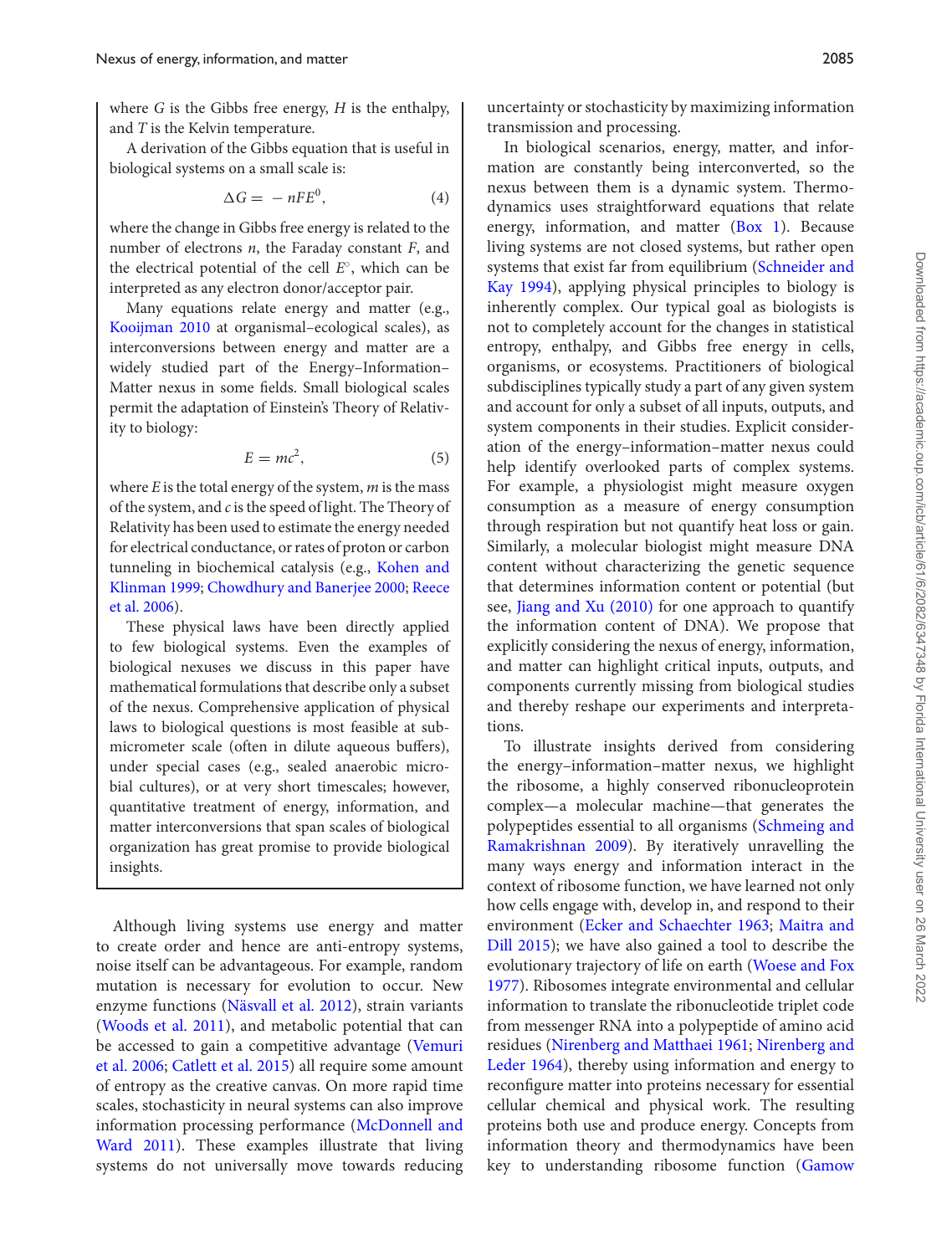[et al. 1956,](#page-10-10) [Sievers et al. 2004\)](#page-11-15). Ribosomes reduce thermodynamic entropy by binding substrates and using energy stored in bonds of guanosine triphosphate (GTP) to catalyze polypeptide chain elongation and termination. GTP availability largely determines the rate of protein synthesis as guided by information from the triplet code [\(Savelsbergh et al. 2000;](#page-11-16) Aqvist and [Kamerlin 2015\). The physical structure of ribosomes](#page-10-11) depends on RNA and protein sequences of ribosomal components and on environmental factors such as temperature [\(VanBogelen and Neidhardt 1990\)](#page-12-7), such that information and energy external to the ribosome influence its material form. Characterizing information, energy, and matter within the ribosome and its environment has revealed ribosomes to be sophisticated sensors of metabolism that gate protein pro[duction and cellular behavior \(reviewed in](#page-10-12) Chubukov et al. 2014; [Maitra and Dill 2015](#page-11-12)[;](#page-10-13) Dai and Zhu 2020).

Fundamentally, insights into the nexus of energy, information, and matter on biological systems require an understanding across multiple levels of biological organization at multiple spatial and temporal scales. Even the relatively straightforward function of the ribosome depends on a broader cellular environment, as previously described. One challenge mentioned above is finding metrics of energy, information, and matter that can be quantified in a common way across levels of biological organization. Another challenge is that the propagation of information and energy through levels of biological organization can result in emergent properties and system-wide changes that impact other hierarchical levels. Defining the spatial and temporal scale of study necessarily draws boundaries that often preclude fully accounting for the flows of energy, information, and matter that are relevant to biology. Thus, defining the boundaries of a biological system typically results in imbalanced flows of energy, information, and matter. For example, an individual cell exists in relationship to other cells that influence its physiological processes. While we can quantify the conversion between information and matter that occurs during transcription, the information, energy, or matter that motivate that transcription may originate in the extracellular environment. Additionally, the genomic DNA that stores the information of the cell is itself produced by and the result of a long series of prior events and experiences of abiotic and biotic interactions that have shaped through natural selection the genome sequence. Similarly, if the scale is a multicellular organism, such as an animal or plant, then its mere movement or dispersal across space moves information, energy, and matter and exposes the organism to new energy, information, and matter in the environment. Deeper consideration of measured imbalances in energy, information, and matter can help researchers identify key factors that influence system function at one scale, highlighting avenues to link phenomena across levels of biological organization.

In summary, the energy–information–matter nexus is relevant at all scales of biological organization and may provide a common framework that helps link phenomena at different levels of biological organization. This framework offers great potential to highlight emergent phenomena and missing key regulators of biological systems. The next section illustrates applications of this framework at different levels of organization from molecules to ecosystems.

# **Energy–information–matter nexuses: challenges and examples**

We outline below four examples of applications of how considering the nexus of energy, information, and matter can facilitate new insights. Examples are ordered from the smallest to largest spatial scales, and each highlights distinct features of the energy– information–matter nexus. We explain throughout how prior research has focused on complex relationships between energy, information, and matter, and we identify challenges and opportunities in applying the energy–information–matter nexus framework.

(1) *Microbes as a nexus: integrating matter, energy, and information to predict and design biological systems* One area where the concept of the energy– information–matter nexus is already being applied is in microbiology. The ease with which laboratory strains of *Escherichia coli* and *Saccharomyces cerevisiae* can be manipulated has led to the emerging field of synthetic biology where genetic elements are recombined to design new traits and behaviors. Synthetic biology has contributed to, and continues to benefit from, efforts to understand the interplay between metabolic pathways and energy conservation mechanisms of the organism as a whole. Synthetic biologists are developing increasingly sophisticated approaches to study microbial growth grounded in energy and information (via physics and information theory) with the aim toward predicting and designing microbial behaviors to benefit society.

An essential concept in understanding the inherent potential of a microbial system is the use of Gibbs free energy to describe the energy that is available to do chemical or mechanical work within the cell [\(Shapiro and Shapley 1965\)](#page-11-17). Microbiologists explore the nexus of energy, information, and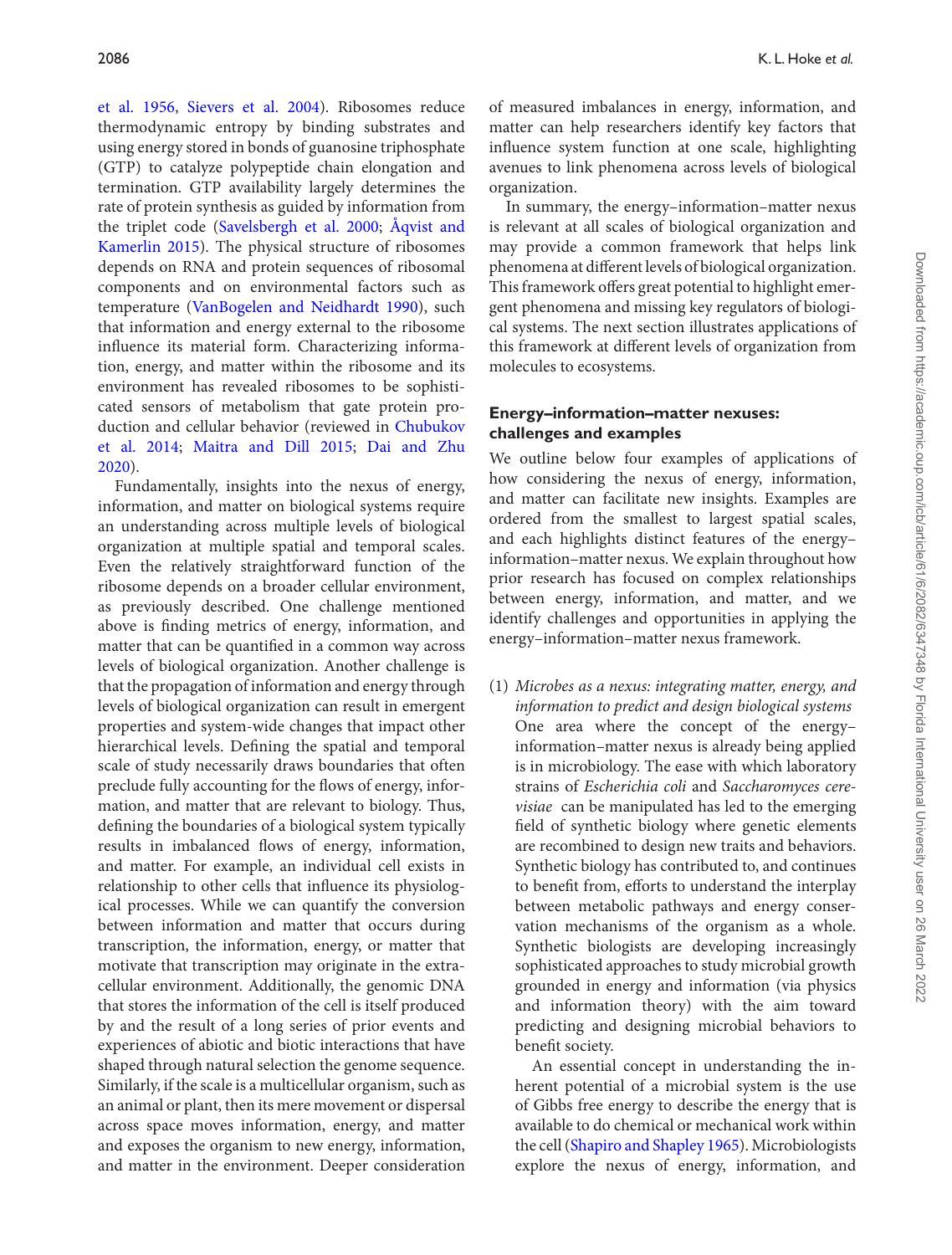matter in living cells when they use the Gibbs equation [\(Box 1\)](#page-2-0) to explain, predict, and successfully cultivate new organisms. For example, the application of Gibbs free energy to microbe-catalyzed biochemical reactions has allowed us to estimate key thermodynamic properties of ATP and the enzyme ATPase that allows release of bioavailable energy by ATP hydrolysis [\(Friedl and Shairer 1981;](#page-10-14) [Müller and Hess 2017\)](#page-11-18). The Gibbs equation predicts the environmental conditions that can support life such as in extreme Earth habitats or in theoretical or extraterrestrial habitats (as in the sub-field of Astrobiology; [Decker et al. 1970;](#page-10-15) [Tijhuis et al. 1993\)](#page-12-8). It has also been used to predict the electrical current required to support growth of microbes on cathodes [\(Rabaey and Rozendal 2010\)](#page-11-19). Finally, thermodynamic calculations involving Gibbs free energy were essential to guiding the laborious, expensive, and time-consuming culturing experiments leading to discovery of new Orders of microorganisms.

However, the spontaneity of a chemical reaction as determined from Gibbs free energy change is not sufficient to indicate whether an organism can grow, as the Gibbs equation does not consider information transmission or kinetics. Organisms transmit hereditary (*syntactic*) information that specifies the molecules and resulting chemical processes that are necessary to harness available free energy to maintain homeostasis and create progeny. The biochemistry to support life must also occur on a timescale faster than the entropic decay of cellular structures. The physical environment (temperature, pH, oxidation/reduction potentials, and so on) determines the physical stability of biological macromolecules and directly influences the free energy required to maintain homeostasis. Additionally, the nutrient requirements of the organism (as defined by the genetic information) must be obtained on a timescale that maintains sufficient intracellular chemical fluxes to maintain homeostasis and allow reproduction.

Nevertheless, applying the Gibbs equation approach systematically across the broader field of microbiology offers a promising avenue to extend descriptions of microbial genetic diversity so as to characterize functional roles of species in complex communities. The Gibbs equation is a useful starting point to formulate hypotheses about the function of known or unknown microbes that can guide experiments. Sequencing microbial metagenomes reveals a vast unexplored DNA information space. Amongst that cacophony of sequences, we can discern patterns of energy conservation strategies that relate to the Gibbs equation. For instance,

the enzymes and cofactors underpinning growth are biochemically coupled in cultured microbes. Enzymes such as those of the TCA cycle, Wolfe cycle, andWood–Ljungdahl metabolic pathways are not only often coupled in how they assemble inside [cells \(](#page-10-17)[Beeckmans and Kanarek 1981](#page-10-16)[;](#page-10-17) Förster and Staib 1990; [Costa et al. 2010,](#page-10-18) [Lieber et al. 2014;](#page-10-19) [Adam et al. 2018\)](#page-10-20), but also at the informational level of gene expression when organized into co-transcribed operons or co-regulated modules [\(Teichmann and Babu 2002;](#page-12-9) [Grahame et al. 2005;](#page-10-21) [Müller et al. 2013\)](#page-11-20). Furthermore, the presence and relative abundance of enzymes in different metabolic pathways roughly relate to the nutrient environment experienced by the organisms. However, without full knowledge of the energetic inputs and outputs, enzyme functions, and regulatory information processing, we struggle to confidently ascribe functions of metabolic enzymes and hence ecological roles of organisms [\(Friedberg 2006;](#page-10-22) [Widder et al. 2016\)](#page-12-10). We cannot determine which patterns in metabolic pathway diversity are due to chance, the extent of undiscovered pathways, or whether and how physical and environmental fac[tors constrain metabolic evolution \(Bordbar et al.](#page-10-23) 2014; [Crona et al. 2020\)](#page-10-24). This lack of knowledge limits our ability to design novel pathways, to infer soil greenhouse gas emissions using environmental microbial community metagenome data, or to develop synthetic gut microbiomes as therapeutics. To produce technologies that fully harness microbial biodiversity, the applications must account for conservation of mass, bioenergetics, and both intracellular signaling and heritable information.

(2) *Morphogenesis: integration of intrinsic and extrinsic information, energy, and matter for optimum phenotypes*

Morphogenesis is the formation of organismal structures through development. During morphogenesis, information guides the transformation of energy and matter to produce mature cells, tissues, organs, and organisms capable of living in their environment. Because morphogenesis is fundamental to producing phenotypes that can function in selective regimes, explicitly considering the energy–information–matter nexus would help identify missing inputs and components that shape phenotypic diversity. The rise of molecular genetics and genome sequencing promised to decode all the information needed to produce a living organism. Acquisition of this "code" was thought to be a clear step towards predicting and manipulating organismal structure and function based on the underlying assumption that all the information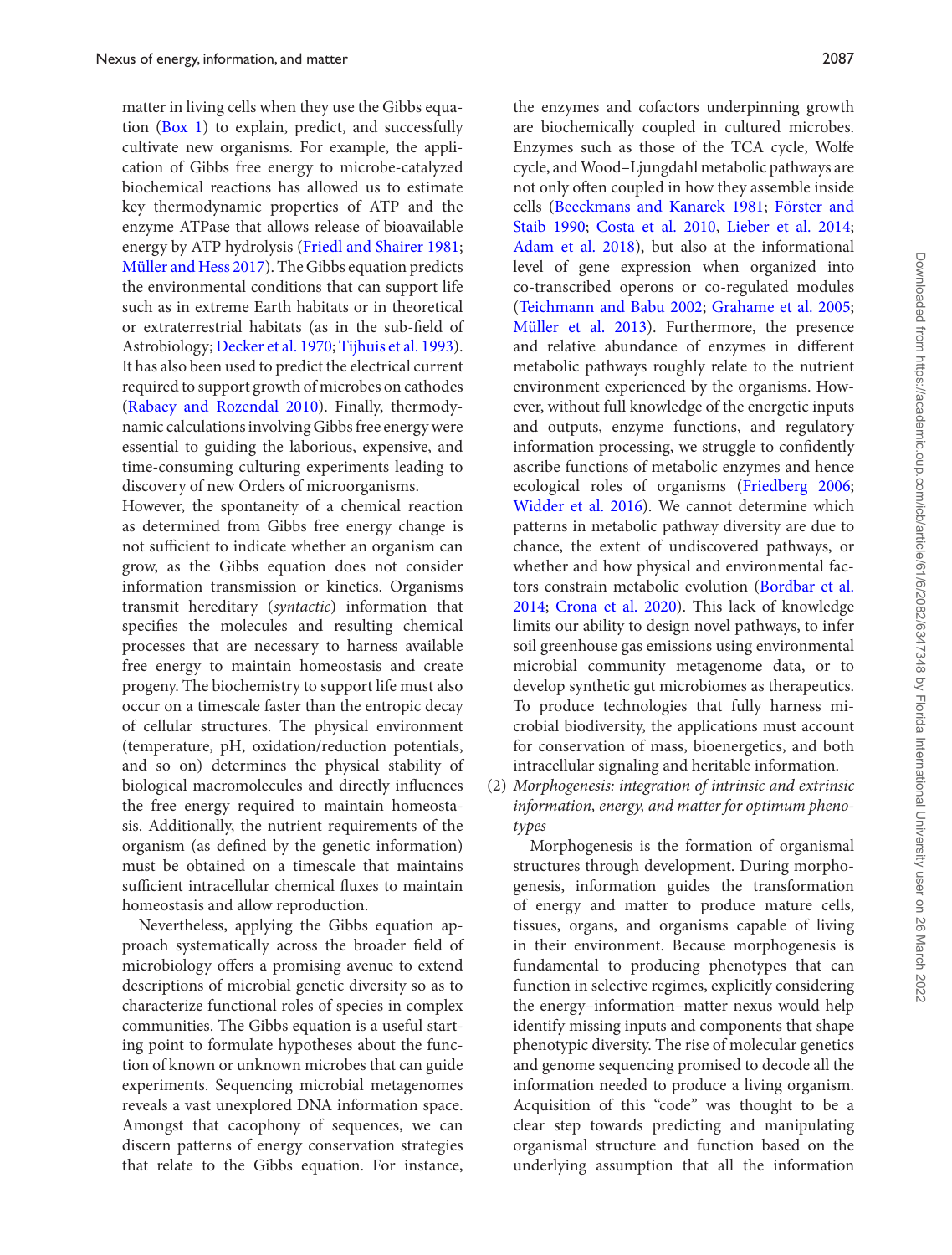needed to form an organism is contained in the genome. Under this model, genetic information guides conversions between energy and matter that ultimately result in a biological system. This metaphor of "genes as blueprints" is pervasive in developmental biology but woefully inadequate [\(Nijhout 1990\)](#page-11-21). In fact, developmental processes are elaborate, context-dependent temporal and spatial processes, and morphogenesis occurs when gene [products interact with their environment \(Nijhout](#page-11-21) 1990). Indeed, the external environment provides more than just energy (e.g., sunlight) and matter (e.g., water). It also contains informational inputs that must be integrated successfully during development. The information stored in genomic matter must be decoded and converted into chemical materials that are used in developmental processes, which are largely self-organizing [\(Nijhout 1990;](#page-11-21) [Moczek 2012\)](#page-11-22). Self-organizing processes use a wealth of extrinsic information, in addition to that stored in the genome [\(Vinogradov 2004\)](#page-12-11), to influence developmental trajectories. In this way self-organization can be viewed as an informationally efficient way of producing phenotypes that naturally meet the physical demands of the biotic and abiotic environments in which they occur.

One example of how the information–energy– matter nexus is important in characterizing morphogenesis is in the development of plant cells and tissues. Plant cells expand when internal turgor pressure exceeds the strength of the cell wall, resulting in plastic deformation of the cell wall [\(Kutschera 1991\)](#page-10-25). Turgor pressure is controlled partially by biological processes (e.g., gene expression influencing osmotic accumulation) but also by abiotic conditions such as water availability, which influences the Gibbs free energy in the system and, thus, the amount of work that can be done [\(Box 1\)](#page-2-0). Plastic deformation of the cell wall is opposed by deposition of additional cellulose fibrils that strengthen the cell wall. Interestingly, the orientation of the microtubules that direct fibril deposition is controlled by mechanical stresses on the cell [\(Green 1962;](#page-10-26) [Panteris et al. 1993;](#page-11-23) [Wernicke et al. 1993;](#page-12-12) [Panteris and Galatis 2005;](#page-11-24) [Paradez 2006;](#page-11-25) [Hamant et al. 2008;](#page-10-27) Sampathkumar et al. 2014; [Mirabet et al. 2018\). Thus, genetic](#page-11-26) information is combined with external and internal resources (energy and matter) to produce biochemical building blocks (e.g., microtubules and cellulose fibrils), but the resulting cell and tissue phenotypes result from physical interactions with the external environment. Insofar as the extracellular environment influences cell wall properties and cell shape morphogenesis, cell sizes and shapes may themselves store information about the external environment. The cell types for which this process has been well-elucidated are leaf epidermal "puzzle" cells. In a given leaf, these cells all possess the same [genome yet are highly variable in shape \(Sapala et al.](#page-11-28) 2018; Vőfély et al. 2019). The variation in puzzle cell shape within an organ can be modeled strictly by incorporating the mechanical feedback process described above, in which cell wall reinforcement responds to local stresses to oppose turgor-driven cell wall expansion and deformation. Additionally, much of the large diversity of epidermal cell shapes apparent among species (Vőfély et al. 2019) can be recapitulated by modifying just a few parameters in this model, such as growth anisotropy and overall organ growth rate [\(Sapala et al. 2018\)](#page-11-28). While we typically consider that energy and matter are provided by the environment of the cell (e.g., sunlight and water), the cell's interactions with its physical environment also provide a wealth of information. Understanding the developmental origins of phenotypes, therefore, requires explicit consideration of information, energy, and matter both inside the cell and outside the cell. Furthermore, using environmental information—rather than employing rigid developmental programs based solely on genetic information—allows biological structures to be built with less encoded information, and to be both physically robust and also variable and tunable to the environment.

Another aspect of genomic information is worth noting. Because the genome is composed of matter (nucleic acids), it occupies physical space inside the cell. Therefore, the size of the genome limits minimum cell size, and because smaller cells have a higher ratio of surface area-to-volume, smaller cells enable higher rates of diffusion and photosynthesis [\(Roddy et al. 2019;](#page-11-29) [Théroux-Rancourt et al. 2021\)](#page-12-14). While smaller genomes, in principle, contain less syntactic information, in plants small genomes are composed of a higher fraction of gene-coding regions than are large genomes [\(Novák et al. 2020\)](#page-11-30). Additionally, genome downsizing enables greater cell size variation and, thus, greater anatomical plasticity. This allows species with smaller genomes to better fine-tune their anatomy to the environment [\(Simonin and Roddy 2018;](#page-11-31) [Roddy et al. 2019\)](#page-11-29). Thus, genome downsizing (i.e., potential loss of syntactic information) may be associated with greater reliance on environmental information (i.e., semiotic information) to drive cell and tissue development, thereby matching phenotypes to their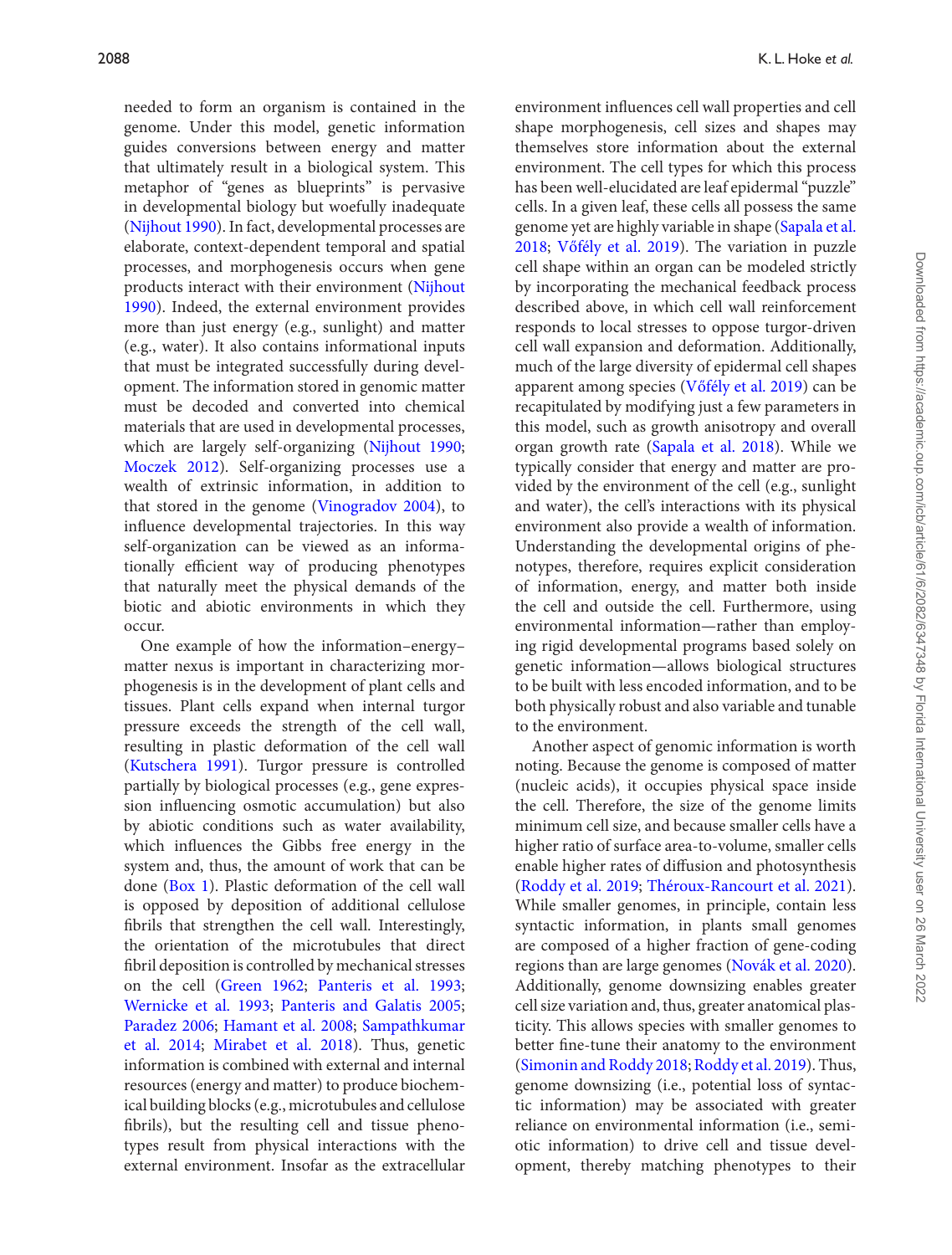ecological setting better than if the developmental program were strictly and entirely encoded in the genome. The "genes as blueprints" metaphor ignores the role of the environment in providing information, but by embracing the nexus of energy, information, and matter, we can improve our understanding of morphogenesis in order to better predict and synthesize phenotypes and functions.

(3) *The energy-information tradeoff in neural systems depends on neuron size, cell types, and coding strategies*

Neural systems exhibit two related aspects of the energy–information–matter nexus that remain open questions. One is the influence of qualities and quantities of matter in defining energy and information tradeoffs, and the other is that all available information is not necessarily used by the biological system.

Neurons use action potentials and other changes in membrane potential to encode semiotic information such as signals from other organisms and cues from the environment. Every temporary membrane depolarization initiates neuron repolarization. This repolarization requires energy, as the enzyme sodium–potassium ATPase hydrolyzes one ATP molecule to move two potassium ions into the cell and three sodium ions out of the cell. Investigators studying the photoreceptor cells that convert light information to neural signals have been remarkably successful in defining these energy and information intersections. Analyses of photoreceptor ion channel function and Shannon information (a syntactic information measure) have identified a direct tradeoff. Calculated estimates of sodiumpotassium ATPase activity approximate singlecell biophysical measurements of the energetic costs of photoreceptor function (Laughlin [et al. 1998\). Further, photoreceptor cells that](#page-10-28) can transmit information at higher rates are more energetically costly to maintain (Niven [et al. 2007\). The latter conclusion indicates](#page-11-32) that features that can be considered qualities of matter, such as cell size and ion channel content, alter the quantitative relationship between energy and information. Although the information–energy tradeoff in photoreceptors can be precisely quantified in ATP molecules consumed per bit, even these precise experiments have limitations. For instance, this energetic accounting evaluates immediate ion flow but not broader costs of signaling over time, such as those of neurotransmitter packaging, protein production and transport, or photoreceptor development.

Moreover, the measure of information and calculated reduction in Shannon entropy is restricted to the experimental stimulus set used (as in reference states in [Box 1\)](#page-2-0). In contrast, real world stimuli are multiple and constantly changing.

These limitations aside, these studies illustrate relationships between energetic costs and information processing in sensory systems. However, extensions of these same approaches in other neural systems have been limited by our incomplete understanding of neural coding principles. We have an incomplete understanding of how information inherent in neurophysiology is used. In classic neural coding studies, a sensory neuron's rate of action potentials represents properties of the sensory input, enabling a simple calculation of energy consumption per bit based on the number of action potentials used in representing a stimulus. Ion channel complements and placement establish varying costs of action potentials, so this calculation would vary based on both cell type (the form of matter) and firing patterns in response to a stimulus [\(Sengupta et al. 2010;](#page-11-33) [Lewis et al. 2014;](#page-10-29) [Niven 2016\)](#page-11-34). However, neurons employ other dynamic types of coding as well. Examples include shifts in relative timing of action potentials or phase of action potentials relative to large-scale oscillations (Panzeri et al. [2010\). In these examples, links between energetic](#page-11-35) costs and information content are less direct or understood. Likely, neural firing multiplexes different types of codes, and neural dynamics reflect multiple features of natural sensory stimuli on different time scales [\(Panzeri et al. 2010\)](#page-11-35). The efficiency possible in multiplexed coding is in line with other features of neural systems that reduce energetic costs of information for individual cells. Understanding the implications of neural multiplexing would require looking at the neural energy–information–matter nexus with orders of magnitude higher complexity than is done currently, and methods of doing so remain to be developed.

Other factors complicate the idea of an energyinformation tradeoff in neural systems. Populations of neurons can carry redundant information. Moreover, the presence of syntactic information in neural firing patterns does not imply the animal uses that information to direct its behavior (Panzeri et al. [2017\). Hence, the energetic cost of information](#page-11-36) actually used by the organism is quite challenging to define. Related to matter, nervous systems have static or fixed costs, such as nonzero baseline firing rates and neurotransmitter turnover and cell maintenance, that constrain information capacity. These fixed costs, all in some way related to either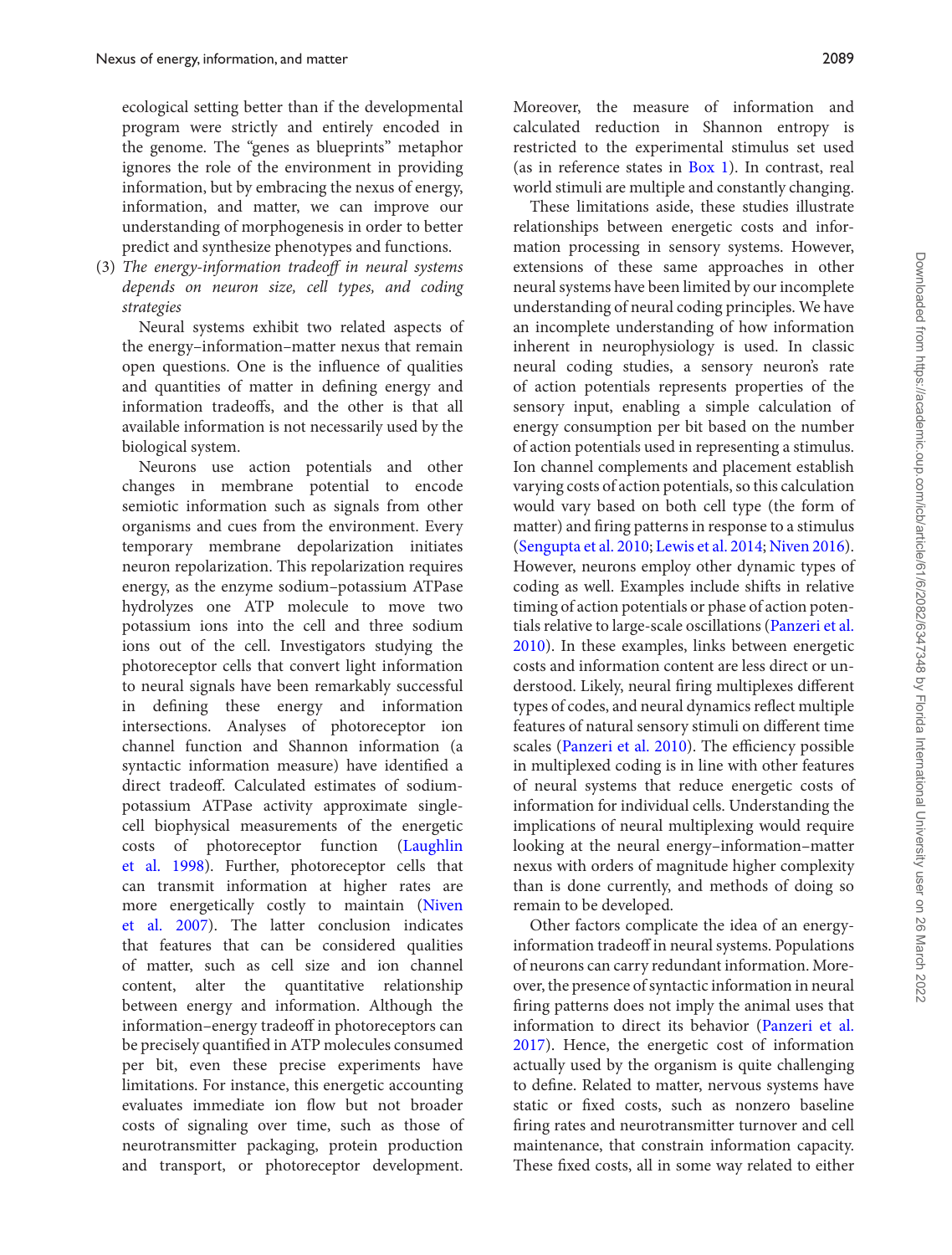quantity or quality of the biological matter, can vary widely among neuronal subtypes. Additionally, maintaining more neurons increases system information capacity but in a nonlinear fashion, typically with diminishing returns at some point. Hence there is no simple relationship between information capacity, energetic demand, and either total number of neurons or mass of neural tissue. This situation represents a tremendous opportunity for theoretical and empirical biological scientists to come together to identify general principles about how animals balance these energetic and material costs with the benefits of reduced uncertainty about the abiotic and biotic environment.

(4) *Ecological stoichiometry: phosphorus mediates information and energy across scales—from genes to ecosystems*

A form of matter, the element phosphorus, is an important mediator of the relationship between energy and information, and phosphorus illustrates the potential for the energy–information– matter nexus to bridge levels of biological organization. Bioavailable phosphorus in the form of phosphate is a key factor limiting growth of species in many ecosystems. It is an essential component of fertilizer in most agroecosystems that provide the world's food supply. Along with nitrogen, phosphorous often limits primary productivity in terrestrial, inland, and oceanic ecosystems [\(Elser et al. 2000,](#page-10-30) [2007\)](#page-10-31).

We see the likely origins of this phenomenon on a much smaller scale. Phosphorous is also particularly abundant in ribosomal RNA, such that phosphate limitation in ecosystems is due to the high demand for phosphorous by ribosomal RNA during periods of rapid growth [\(Elser et al. 1996\)](#page-10-32). Additionally, phosphorous plays an important role in energy storage and mobilization. Energy flow through biological systems is associated with the formation and hydrolysis of phosphate bonds, most commonly in ATP, and the free energy change associated with ATP hydrolysis enables enzymatic work in cells. Paradoxically, a phosphate group from ATP is also frequently transferred to proteins, where it mediates information processing by changing the functional characteristics of the protein. If the enzyme in question is a phosphateadding kinase or a phosphate-removing phosphatase, phosphorylation or dephosphorylation enhances or suppresses enzyme activity. Cascades of kinases and phosphatases are the signature signaling mechanisms within a cell, turning processes on and off. Phosphate is thus also essential to the management of information processing by protein

phosphorylation. Finally, at the molecular level, phosphate makes up the backbone of the critical information transmission molecules DNA and RNA.

The competition is so fierce for phosphate that some organisms have found ways to access other forms of phosphorus (phosphite, hypophosphite, phosphonate, and phosphine) and some are thought to specifically decrease the bioavailability of phosphorus for competing organisms by converting phosphate to phosphonate or phosphinate molecules [\(Yu et al. 2013;](#page-12-15) [Pasek et al. 2014\)](#page-11-37). Altogether, phosphorus illustrates the energy– information–matter nexus at the molecular level (as syntactic information in nucleic acid, as a mechanism of releasing energy during ATP hydrolysis, and as phosphate transfer altering protein function), at the cellular level (within signaling cascades serving as switches for cellular processes), and even at the ecosystem level (as a key limiting nutrient). On a global scale, phosphorus demand is expected to exceed supply in the coming decades, leading to a world-wide scarcity and increase in the commercial cost and need for recovery programs to obtain this essential element [\(Desmidt et al. 2015\)](#page-10-33). Expanding our analysis of the energy–information– matter nexus would open new research questions. For example, do phosphorus limitation and consequent mediation of information and energy fluxes vary across taxa, at multiple trophic levels, or in organisms of different motility and energy demands (e.g., endotherms vs. exotherms)?

The above are just a few examples of why we view the pursuit of the energy–information–matter nexus as critical to uniting phenomena across scales in biological systems. In each case, the benefits and challenges of examining systems from the energy–information– matter nexus across scales demonstrates the potential power of this framework. These are:

- A baseline of research into direct energy, information, and matter measurements and tradeoffs using principles described in [Box 1](#page-2-0) already exists, to differing degrees.
- Practical and applied benefits exist, such as being able to accurately anticipate effects of global warming on the biosphere at all scales, to address a key globally limiting element, and to generate life that is possible but does not yet exist.
- A universal conceptual framework to view the energy–information–matter nexus within and between scales is elusive.
- - Matter must be considered both quantitatively (mass) and qualitatively (substance and form).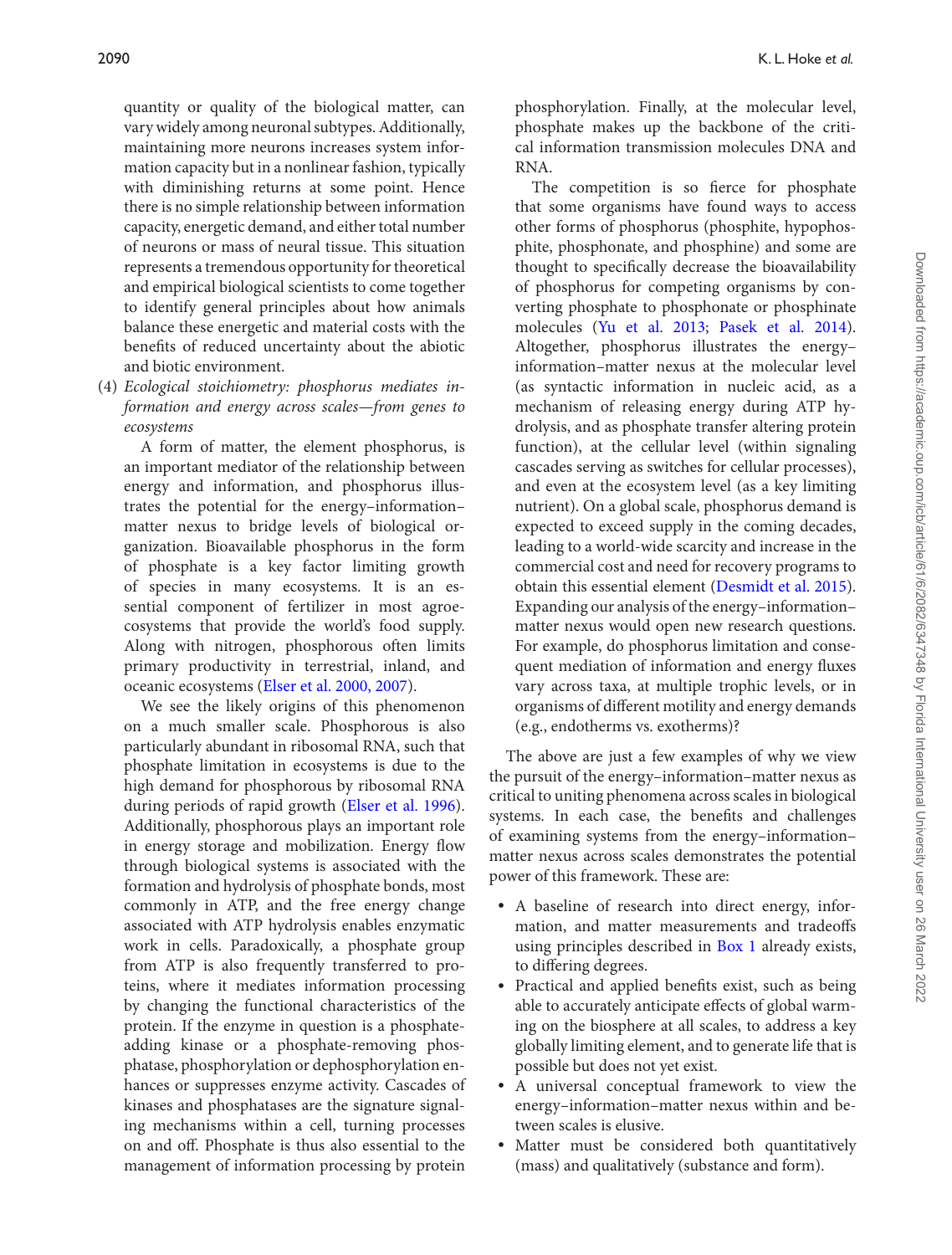- An expanded concept of information sources and types must be considered.
- Theoretical treatments of information capacity and information use must be developed.
- Colloquial uses of "information" must be aligned with the mathematical formulations.

#### **Carrying the vision forward: next steps**

The largest hurdle to successful application of the nexus concept is determining practical implementation strategies within our scientific enterprise. Success will be possible only through a concerted effort from multiple angles. Here we identify broad challenges as starting points.

#### *Educational*

As a discipline, we can certainly improve the training of biologists in a common vocabulary related to energy, information, and matter at the curricular and continuing education levels [\(Brewer and Smith 2011\)](#page-10-1). The ultimate goal is to train biologists at every stage who are capable of communicating their work using this vocabulary. While many undergraduate biology curricula include physics and mathematics coursework, these required courses rarely, if ever, focus on biological applications of information and energetic approaches or, even more critically, their nexus. We also propose a coordinated effort to disseminate examples quantifying energy, information, and matter at the nexus that can be readily adapted for use in undergraduate courses. Another concrete resource could be a primer of relevant physics for biologists at any career stage. As our efforts to reach across our own disciplines have taught us, such a written resource will be most accessible if informed by physicists and informaticists but written by biologists using approachable examples. In sum, theoretical approaches must be integrated into our current empirical approaches.

#### *Experimental*

We propose to identify specific nexuses as research targets for larger scale collaborative funding. Interdisciplinary research teams would invent or identify new scientific methodologies, quantitative measures, and system components necessary to evaluate changes in the balance of energy, information, and matter at all biological levels. Effective ways to facilitate teams with the essential collaborative skills have been addressed recently by the National Research Council and others, including an explicit focus on the importance of diversity and interpersonal skills [\(Cheruvelil et al. 2014;](#page-10-34) [National Research Council 2015\)](#page-11-38). For this and other

efforts to achieve scientific summits previously considered unconquerable, we rely on the continuing efforts to remove systemic barriers in scientific communities and their funders that limit interdisciplinary work [\(Bromham et al. 2016\)](#page-10-35).

In conclusion, we propose that studying the nexuses of energy, information, and matter can reintegrate biological subdisciplines. The stakes for reintegration are increasingly high, as robust predictive models and biological technologies may form essential responses to climate change, may contribute to sustainable food and fuel production, and may mitigate the associated risks to social order. Employing energy, information, and matter as common currencies that apply across spatial and temporal scales provides unique opportunities to integrate across levels of biological organization. Expanding ongoing efforts to support team-based work and novel approaches to train young investigators will be at the forefront of these efforts to unite the plurality of approaches and reduce sub-disciplinary boundaries in the biological sciences.

### **Author contributions**

All authors contributed to the development of the ideas, the drafting of the manuscript, and editing of the final version. KLH coordinated the group efforts and synthesized editorial suggestions of group members.

## **Acknowledgments**

This paper was initiated at, and supported by, the US National Science Foundation (NSF) Reintegrating Biology Jumpstart Workshop held in Austin, Texas in December 2019. We acknowledge Amadee des Georges for extensive contributions to discussions that led to the ideas presented here as well as anonymous reviewers who provided feedback.

# **Funding**

This work was supported by the following: CEW acknowledges support from an NSF OPUS grant (number DEB-1950170). MJO acknowledges support from NSF (grant numbers CHE-1905214 and CHE-2030180). ABR acknowledges support from NSF grant (numbers DEB-1838327 and CMMI-2029756). NRB was supported by NSF (grant number IOS-1938948), USDA Hatch Multistate (NC1200 Photosynthetic Processes, grant number NEB-30–133), and Nebraska Center for Energy Sciences Research (Cycle 15) grants. KLH acknowledges support from an NSF OPUS grant (number DEB-1911619). SLZ was supported by NIH (grant number 1R15AI135885-01).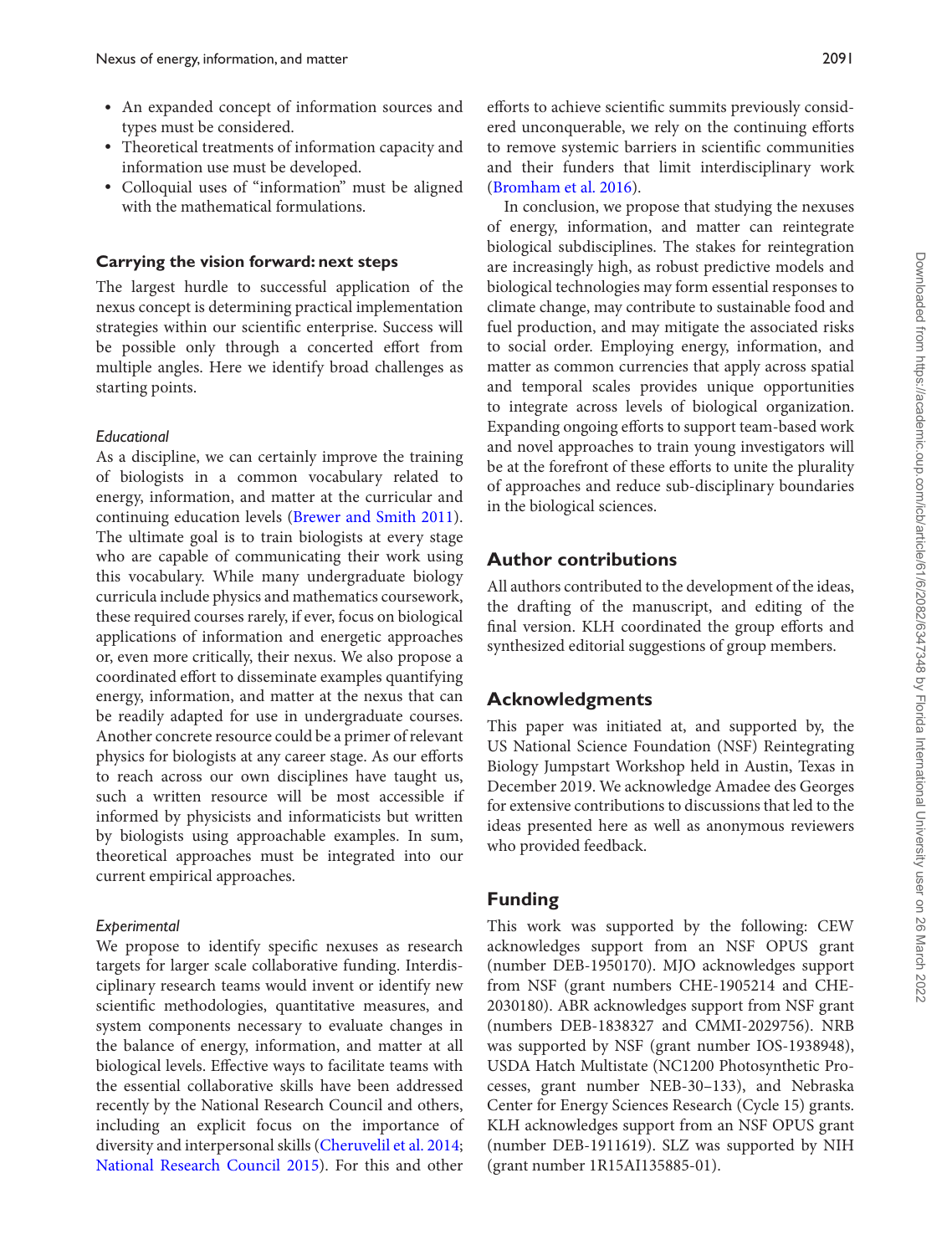# **References**

- <span id="page-10-20"></span>Adam PS, Borrel G, Gribaldo S. 2018. Evolutionary history of carbon monoxide dehydrogenase/acetyl-CoA synthase, one of the oldest enzymatic complexes. Proc Natl Acad Sci 115:E1166–73.
- <span id="page-10-11"></span>Aqvist J, Kamerlin SCL. 2015. Exceptionally large entropy contributions enable the high rates of GTP hydrolysis on the ribosome. Sci Rep 5:15817.
- <span id="page-10-3"></span>Barnes BV, Zak DR, Denton SR, Spurr SH. 1998. Forest ecology, New York (NY): Wiley.
- <span id="page-10-0"></span>Beck C, Schögl F. 1993. Thermodynamics of chaotic systems. Cambridge, UK: Cambridge University Press.
- <span id="page-10-16"></span>Beeckmans S, Kanarek L. 1981. Demonstration of physical interactions between consecutive enzymes of the citric acid cycle and of the aspartate-malate shuttle: a study involving fumarase, malate dehydrogenase, citrate synthase and aspartate aminotransferase. Eur J Biochem 117:527–35.
- <span id="page-10-23"></span>Bordbar A, Monk JM, King ZA, Palsson BO. 2014. Constraintbased models predict metabolic and associated cellular functions. Nat Rev Genet 15:107–20.
- <span id="page-10-1"></span>Brewer CA, Smith D, eds. 2011. Vision and change in undergraduate biology education: a call to action. Washington (DC): [American Association for the Advancement of Science. \(](http://visionandchange.org/finalreport) http: //visionandchange.org/finalreport).
- <span id="page-10-35"></span>Bromham L, Dinnage R, Hua X. 2016. Interdisciplinary research has consistently lower funding success. Nature 534: 684–7.
- <span id="page-10-8"></span>Catlett JL, Ortiz AM, Buan NR. 2015. Rerouting cellular electron flux to increase the rate of biological methane production. Appl Environ Microbiol 81:6528–37.
- <span id="page-10-34"></span>Cheruvelil KS, Soranno PA, Weathers KC, Hanson PC, Goring SJ, Filstrup CT, Read EK. 2014. Creating and maintaining highperforming collaborative research teams: the importance of diversity and interpersonal skills. Front Ecol Environ 12:31–8.
- <span id="page-10-7"></span>Chowdhury S, Banerjee R. 2000. Evidence for quantum mechanical tunneling in the coupled cobalt− carbon bond homolysis− substrate radical generation reaction catalyzed by methylmalonyl-CoA mutase. J Am Chem Soc. 122:5417–8.
- <span id="page-10-12"></span>Chubukov V, Gerosa L, Kochanowski K, Sauer U. 2014. Coordination of microbial metabolism. Nat Rev Microbiol 12:327–40.
- <span id="page-10-18"></span>Costa KC, Wong PM, Wang T, Lie TJ, Dodsworth JA, Swanson I, Burn JA, Hackett M, Leigh JA. 2010. Protein complexing in a methanogen suggests electron bifurcation and electron delivery from formate to heterodisulfide reductase. Proc Natl Acad Sci 107:11050–5.
- <span id="page-10-24"></span>Crona K, Luo M, Greene D. 2020. An uncertainty law for microbial evolution. J Theor Biol 489:110155.
- <span id="page-10-13"></span>Dai X, Zhu M. 2020. Coupling of ribosome synthesis and translational capacity with cell growth. Trends Biochem Sci 45:681–92.
- <span id="page-10-15"></span>Decker K, Jungermann K, Thauer RK. 1970. Energy production in anaerobic organisms. Angewandte Chemie International Edition in English 9:138–58.
- <span id="page-10-33"></span>Desmidt E, Ghyselbrecht K, Zhang Y, Pinoy L, Bruggen BV der, Verstraete W, Rabaey K, Meesschaert B. 2015. Global phosphorus scarcity and full-scale P-recovery techniques: a review. Crit Rev Environ Sci Technol 45:336–84.
- <span id="page-10-9"></span>Ecker RE, Schaechter M. 1963. Ribosome content and the rate of growth of Salmonella typhimurium. Biochimica et Biophysica Acta (BBA) Special Sec Nucleic Acids Rel Sub 76:275–9.
- <span id="page-10-31"></span>Elser JJ, Bracken MES, Cleland EE, Gruner DS, Harpole WS, Hillebrand H, Ngai JT, Seabloom EW, Shurin JB, Smith JE. 2007. Global analysis of nitrogen and phosphorus limitation of primary producers in freshwater, marine and terrestrial ecosystems. Ecol Lett 10:1135–42.
- <span id="page-10-32"></span>Elser JJ, Dobberfuhl DR, MacKay NA, Schampel JH. 1996. Organism size, life history, and N:P stoichiometry: Toward a unified view of cellular and ecosystem processes. Bioscience 46:674–84.
- <span id="page-10-30"></span>Elser JJ, Fagan WF, Denno RF, Dobberfuhl DR, Folarin A, Huberty A, Interlandi S, Kilham SS, McCauley E, Schulz KL, et al. 2000. Nutritional constraints in terrestrial and freshwater food webs. Nature 408:578–80.
- <span id="page-10-17"></span>Förster M, Staib W. 1990. Further evidence for direct interaction of pyruvate dehydrogenase multienzyme complex with citric acid cycle based on nonlinearity of hill plots in presence of C2 and C4 substrate analogues. Int J Biochem 22:773–8.
- <span id="page-10-22"></span>Friedberg I. 2006. Automated protein function prediction—the genomic challenge. Brief Bioinform 7:225–42.
- <span id="page-10-14"></span>Friedl P, Schairer HU. 1981. The isolated of F0 of *Escherichia coli* ATP-synthase is reconstitutively active in H+-conduction and ATP-dependent energy-transduction. FEBS Lett 128: 261–4.
- <span id="page-10-10"></span>Gamow G, Rich A, Yčas M. 1956. The problem of information transfer from the nucleic acids to proteins. Adv Biol Med Phys 4:23–68.
- <span id="page-10-21"></span>Grahame DA, Gencic S, DeMoll E. 2005. A single operonencoded form of the acetyl-CoA decarbonylase/synthase multienzyme complex responsible for synthesis and cleavage of acetyl-CoA in Methanosarcina thermophila. Arch Microbiol 184:32–40.
- <span id="page-10-26"></span>Green PB. 1962. Mechanism for plant cellular morphogenesis. Science 138:1404–5.
- <span id="page-10-4"></span>Haegeman B, Etienne RS. 2010. Entropy maximization and the spatial distribution of species. Am Nat 175:E74–90.
- <span id="page-10-27"></span>Hamant O, Heisler MG, Jönsson H, Krupinski P, Uyttewaal M, Bokov P, Corson F, Sahlin P, Boudaoud A, Meyerowitz EM, et al. 2008. Developmental patterning by mechanical signals in *Arabidopsis*. Science 322:1650–5.
- <span id="page-10-5"></span>Jiang Y, Xu C. 2010. The calculation of information and organismal complexity. Biol Direct 5:1–7.
- <span id="page-10-6"></span>Kohen A, Klinman JP. 1999. Hydrogen tunneling in biology. Chem Biol. 6:R191–8.
- <span id="page-10-2"></span>Kooijman SALM. 2010. Dynamic energy and mass budgets in biological systems. Cambridge: Cambridge University Press.
- <span id="page-10-25"></span>Kutschera U. 1991. Regulation of cell expansion. The cytoskeletal basis of plant growth and form. Cambridge (MA): Academic Press, The University of Michigan, 85–99.
- <span id="page-10-28"></span>Laughlin SB, de Ruyter van Steveninck RR, Anderson JC. 1998. The metabolic cost of neural information. Nat Neurosci 1:36– 41.
- <span id="page-10-29"></span>Lewis JE, Gilmour KM, Moorhead MJ, Perry SF, Markham MR. 2014. Action potential energetics at the organismal level reveal a trade-off in efficiency at high firing rates. J Neurosci 34:197– 201.
- <span id="page-10-19"></span>Lieber DJ, Catlett J, Madayiputhiya N, Nandakumar R, Lopez MM, Metcalf WW, Buan NR. 2014. A multienzyme complex channels substrates and electrons through acetyl-CoA and methane biosynthesis pathways in Methanosarcina. PLoS ONE 9:e107563.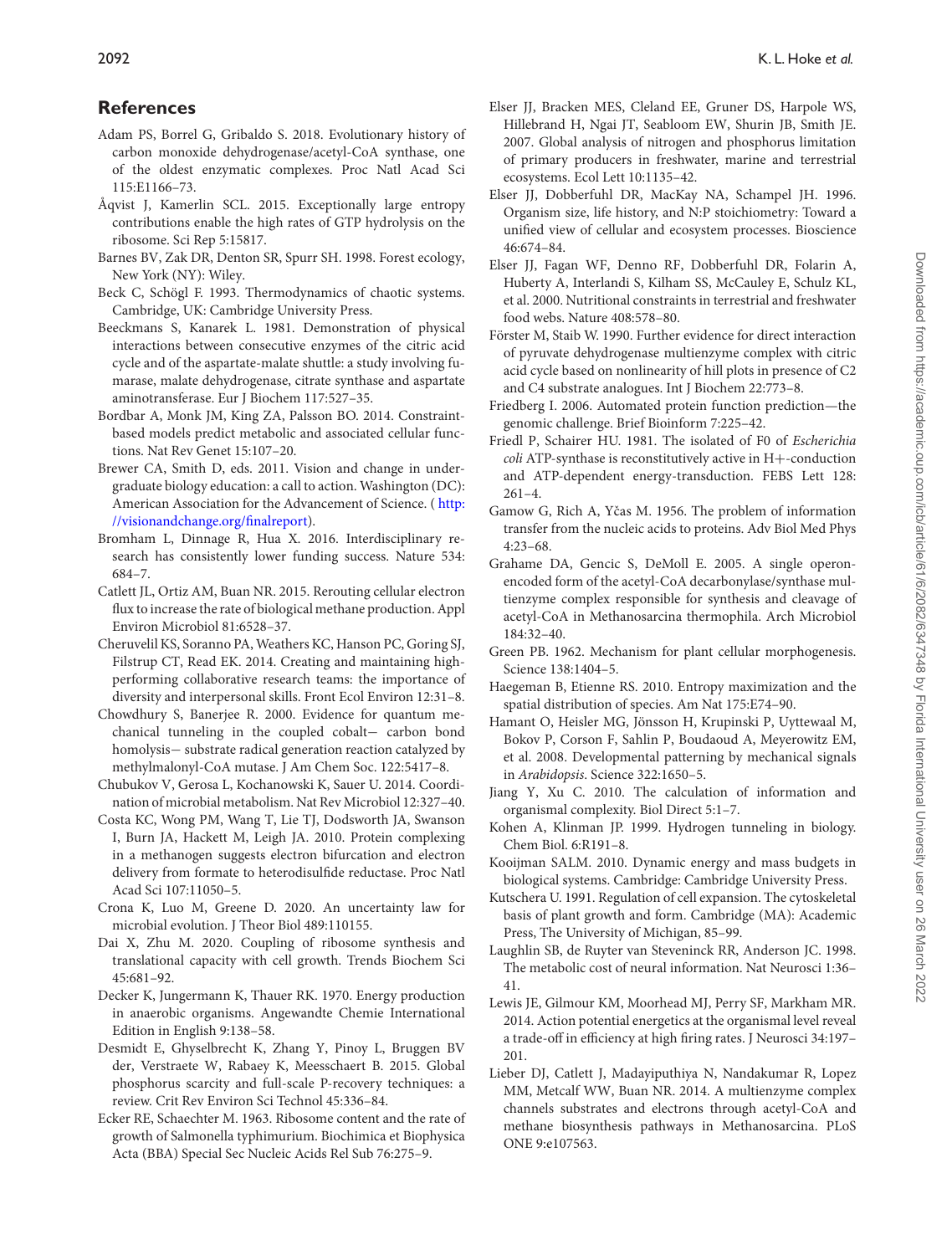- <span id="page-11-12"></span>Maitra A, Dill KA. 2015. Bacterial growth laws reflect the evolutionary importance of energy efficiency. Proc Natl Acad Sci 112:406–11.
- <span id="page-11-9"></span>McDonnell MD, Ward LM. 2011. The benefits of noise in neural systems: bridging theory and experiment. Nat Rev Neurosci 12:415–25.
- <span id="page-11-27"></span>Mirabet V, Krupinski P, Hamant O, Meyerowitz EM, Jönsson H, Boudaoud A. 2018. The self-organization of plant microtubules inside the cell volume yields their cortical localization, stable alignment, and sensitivity to external cues. PLoS Comput Biol 14:e1006011.
- <span id="page-11-22"></span>Moczek AP. 2012. The nature of nurture and the future of evodevo: toward a theory of developmental evolution. Integr Comp Biol 52:108–19.
- <span id="page-11-6"></span>Morowitz HJ. 1968. Energy flow in biology; biological organization as a problem in thermal physics. New York (NY): Academic Press.
- <span id="page-11-20"></span>Müller B, Sun L, Schnürer A. 2013. First insights into the syntrophic acetate-oxidizing bacteria–a genetic study. MicrobiologyOpen 2:35–53.
- <span id="page-11-18"></span>Müller V, Hess V. 2017. The minimum biological energy quantum. Front Microbiol 8:2019.
- <span id="page-11-2"></span>Murphy MP, O'Neill LAJ, Eds. 1997. What is life?. In: The Next Fifty Years. Speculations on the Future of Biology. Cambridge: Cambridge University Press.
- <span id="page-11-8"></span>Näsvall J, Sun L, Roth JR, Andersson DI. 2012. Real-time evolution of new genes by innovation, amplification, and divergence. Science 338:384–7.
- <span id="page-11-38"></span>National Research Council, Committee on the Science of Team Science, Board on Behavioral, Cognitive, and Sensory Sciences, Division of Behavioral and Social Sciences and Education. 2015. Enhancing the Effectiveness of Team Science. Washington (DC): National Academies Press.
- <span id="page-11-21"></span>Nijhout HF. 1990. Problems and paradigms: metaphors and the role of genes in development. Bioessays 12:441–6.
- <span id="page-11-14"></span>Nirenberg M, Leder P. 1964. RNA codewords and protein synthesis: the effect of trinucleotides upon the binding of sRNA to ribosomes. Science 145:1399–407.
- <span id="page-11-13"></span>Nirenberg MW, Matthaei JH. 1961. The dependence of cellfree protein synthesis in *E. coli* upon naturally occurring or synthetic polyribonucleotides. Proc Natl Acad Sci 47:1588– 602.
- <span id="page-11-32"></span>Niven JE, Anderson JC, Laughlin SB. 2007. Fly photoreceptors demonstrate energy-information trade-offs in neural coding. PLoS Biol 5:e116.
- <span id="page-11-34"></span>Niven JE. 2016. Neuronal energy consumption: biophysics, efficiency and evolution. Curr Opin Neurobiol 41: 129–35.
- <span id="page-11-30"></span>Novák P, Guignard MS, Neumann P, Kelly LJ, Mlinarec J, Koblížková A, Dodsworth S, Kovařík A, Pellicer J, Wang W, et al. 2020. Repeat-sequence turnover shifts fundamentally in species with large genomes. Nat Plants 6:1325–9.
- <span id="page-11-4"></span>O'Connor MI, Pennell MW, Altermatt F, Matthews B, Melián CJ, Gonzalez A. 2019. Principles of ecology revisited: integrating information and ecological theories for a more unified science. Front Ecol Evolut 7:219.
- <span id="page-11-23"></span>Panteris E, Apostolakos P, Galatis B. 1993. Microbutule organization, mesophyll cell morphogenesis, and intercellular space formation in *Adiantum capillus veneris* leaflets. Protoplasma 172:97–110.
- <span id="page-11-24"></span>Panteris E, Galatis B. 2005. The morphogenesis of lobed plant cells in the mesophyll and epidermis: organization and distinct

roles of cortical microtubules and actin filaments. New Phytol 167:721–32.

- <span id="page-11-35"></span>Panzeri S, Brunel N, Logothetis NK, Kayser C. 2010. Sensory neural codes using multiplexed temporal scales. Trends Neurosci 33:111–20.
- <span id="page-11-36"></span>Panzeri S, Harvey CD, Piasini E, Latham PE, Fellin T. 2017. Cracking the neural code for sensory perception by combining statistics, intervention, and behavior. Neuron 93:491–507.
- <span id="page-11-25"></span>Paredez AR, Somerville CR, Ehrhardt DW. 2006. Visualization of cellulose synthase demonstrates functional association with microtubules. Science 312:1491–5.
- <span id="page-11-37"></span>Pasek MA, Sampson JM, Atlas Z. 2014. Redox chemistry in the phosphorus biogeochemical cycle. Proc Natl Acad Sci. 111:15468–73.
- <span id="page-11-1"></span>Prigogine I. 1967. Introduction to thermodynamics of irreversible processes. 3rd ed. New York (NY): Interscience.
- <span id="page-11-19"></span>Rabaey K, Rozendal RA. 2010. Microbial electrosynthesis revisiting the electrical route for microbial production. Nat Rev Microbiol 8:706–16.
- <span id="page-11-7"></span>Reece SY, Hodgkiss JM, Stubbe J, Nocera DG. 2006. Protoncoupled electron transfer: the mechanistic underpinning for radical transport and catalysis in biology. Philos Trans R Soc B Biol Sci 361:1351–64.
- <span id="page-11-29"></span>Roddy AB, Théroux-Rancourt G, Abbo T, Benedetti JW, Brodersen CR, Castro M, Castro S, Gilbride AB, Jensen B, Jiang G-F, et al. 2020. The scaling of genome size and cell size limits maximum rates of photosynthesis with implications for ecological strategies. Int J Plant Sci 181:75–87.
- <span id="page-11-26"></span>Sampathkumar A, Krupinski P, Wightman R, Milani P, Berquand A, Boudaoud A, Hamant O, Jönsson H, Meyerowitz EM. 2014. Subcellular and supracellular mechanical stress prescribes cytoskeleton behavior in *Arabidopsis cotyledon* pavement cells. eLife 3:e01967.
- <span id="page-11-28"></span>Sapala A, Runions A, Routier-Kierzkowska A-L, Das Gupta M, Hong L, Hofhuis H, Verger S, Mosca G, Li C-B, Hay A, et al. 2018. Why plants make puzzle cells, and how their shape emerges. eLife 7:e32794.
- <span id="page-11-16"></span>Savelsbergh A, Mohr D, Wilden B, Wintermeyer W, Rodnina MV. 2000. Stimulation of the GTPase activity of translation elongation factor G by ribosomal protein L7/12. J Biol Chem 275:890–4.
- <span id="page-11-11"></span>Schmeing TM, Ramakrishnan V. 2009. What recent ribosome structures have revealed about the mechanism of translation. Nature 461:1234–42.
- <span id="page-11-10"></span>Schneider ED, Kay JJ. 1994. Life as a manifestation of the second law of thermodynamics. Math Comput Modell 19:25–48.
- <span id="page-11-0"></span>Schrödinger E. 1944. What is life? The physical aspect of the living cell. Cambridge: Cambridge University Press.
- <span id="page-11-33"></span>Sengupta B, Stemmler M, Laughlin SB, Niven JE. 2010. Action potential energy efficiency varies among neuron types in vertebrates and invertebrates. PLoS Comput Biol 6:e1000840.
- <span id="page-11-5"></span>Shannon CE. 1948. A mathematical theory of communication. Bell Syst Tech J 27:379–423.
- <span id="page-11-17"></span>Shapiro NZ, Shapley LS. 1965. Mass action laws and the Gibbs free energy function. J Soc Ind Appl Math 13:353–75.
- <span id="page-11-15"></span>Sievers A, Beringer M, Rodnina MV, Wolfenden R. 2004. The ribosome as an entropy trap. Proc Natl Acad Sci 101:7897–901.
- <span id="page-11-31"></span>Simonin KA, Roddy AB. 2018. Genome downsizing, physiological novelty, and the global dominance of flowering plants. PLoS Biol 16:e2003706.
- <span id="page-11-3"></span>Smith MJ. 1999. The idea of information in biology. Q Rev Biol 74:395–400